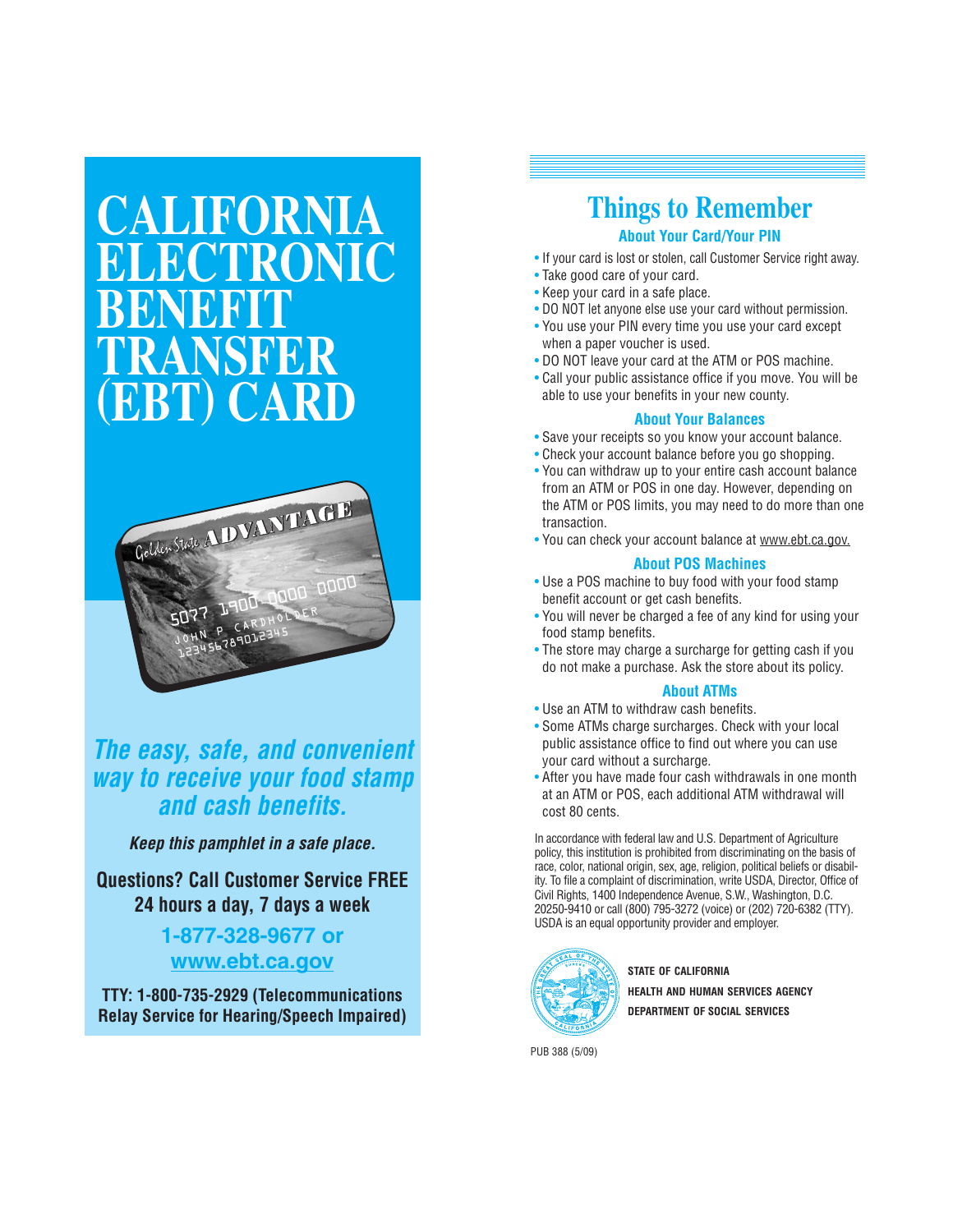If after reading this pamphlet you would like to receive additional training, please contact your caseworker.

# **Words to Know**

### **POS (Point-of-Sale) Machine**

A POS machine reads your EBT Card and allows you to buy food with your food stamp benefits. You can buy food or



non-food items with your cash benefits and get cash back with your cash benefit purchases at some stores. Some stores may also allow you to get cash at a POS machine without a purchase.

### **ATM(Automated Teller Machine)**

An ATM is a cash machine found at banks, stores and many other places that allows you to get your cash benefits.



### **PIN (Personal Identification Number)**

A PIN is a four-number secret code you use with your EBT Card to make sure no one can use your card but you. POS machines will not work unless you enter your PIN. It is important to learn and re-

member your PIN. This is how your PIN looks on a POS machine:

|  | ÷. |  |
|--|----|--|
|  |    |  |

### **Quest**® **Mark**

The Quest® Mark is the sign you will see on store doors, check-out lanes, and POS machines that tells you that your EBT Card can be used at that store or machine. There are special pictures on the Quest®

sign that tell you what benefits you can use. Look for the Quest® sign and these pictures at the store before you shop.



# **Where to Use Your EBT Card**

Anyplace where you see the Quest® Mark throughout California and across the country.



### **You Can Use Your EBT Card at:**

#### **POS machines to:**

- Use your food stamp benefits to buy food
- Use your cash benefits to buy food or non-food items like diapers and clothing
- Get cash from your cash account after you buy something (depending on store rules)
- Get cash from your cash account without buying anything (depending on store rules)

#### **ATMs to get your cash benefits**



#### **You will find POS machines and/or ATMs at:**

- Grocery stores Department stores
- Convenience stores Banks
	-
- Gas stations

# **About Your PIN**

- Your four secret numbers are called a Personal Identification Number or PIN for short.
- Every time you use your card, you will need to use your PIN or your card will NOT work and you will NOT be able to get your benefits. \*\*\*\*
- NO ONE knows your PIN. This includes your caseworker and the Customer Service Helpline representatives.

# **How to Keep Your PIN Safe**

- NEVER write your PIN on your card, the card sleeve or on anything you keep with your card.
- Keep your PIN secret. NEVER give your PIN to your caseworker, family members, store cashiers or anyone else unless you want them to be able to get ALL your benefits.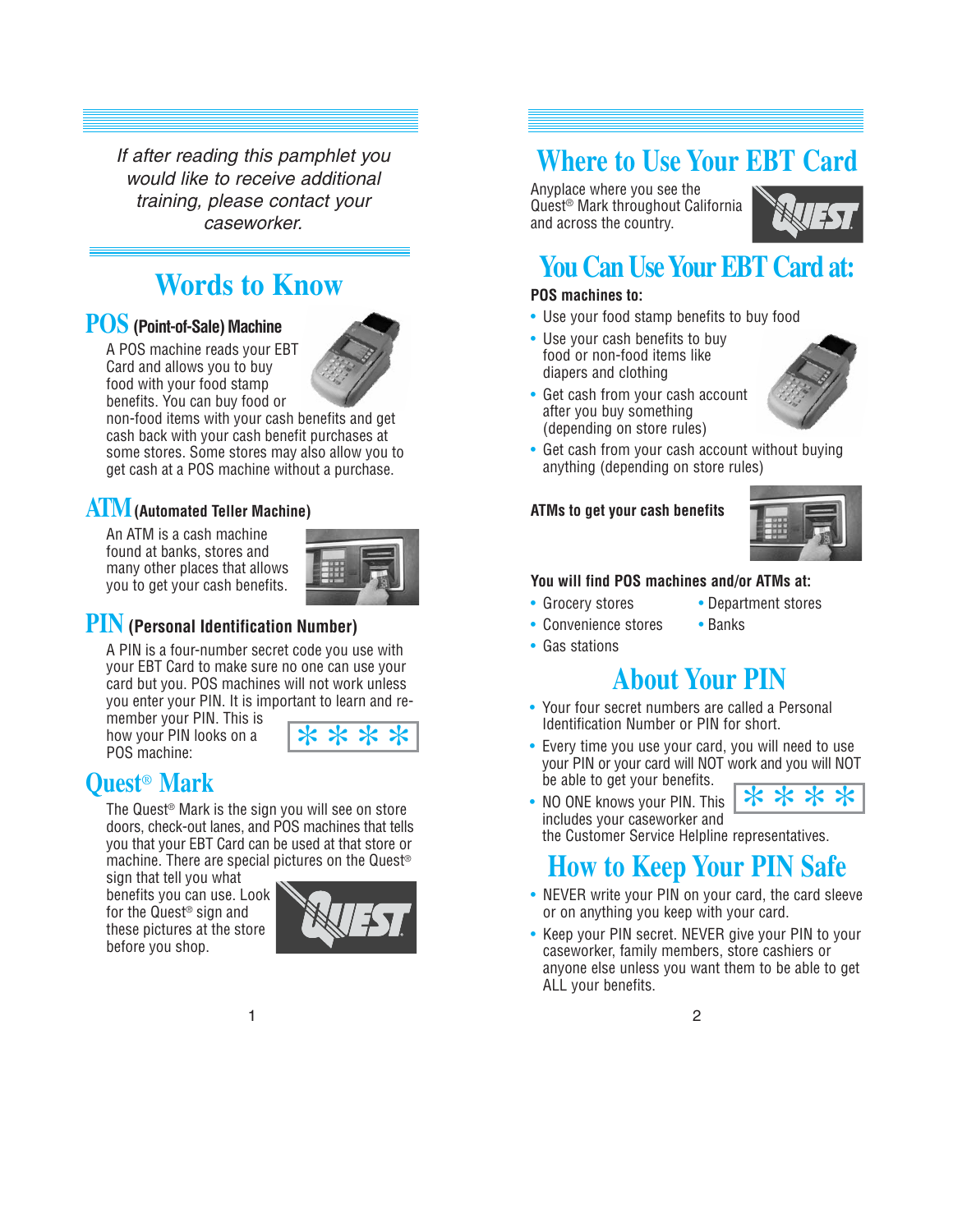- NEVER use your PIN if you think someone is watching you.
- When you use your EBT Card, you have up to four tries to enter your PIN. If your fourth try is incorrect, you will not be able to use your card again until after midnight. If you cannot remember your PIN, call Customer Service (the phone number is listed on the back of your card). Customer Service does NOT know your PIN, but will help you change your PIN.
- If someone learns your PIN without your OK, call the Customer Service number right away or visit your public assistance office to change your PIN.
- If someone takes your card and knows your PIN, they can use your benefits! If benefits are withdrawn by someone else before you call Customer Service, **YOUR BENEFITS WILL NOT BE REPLACED**. Call Customer Service immediately to cancel your card.

# **Know Your Balance**

The best way to keep track of how much you have left to spend in your food stamp and/or cash benefit accounts is to know your balance. The best way to know your balance is to KEEP YOUR LAST RECEIPT.

STORE NAME 100 ANY STREET ADDRESS CITY, STATE ZIP TERM ID 258407 MERCH TERM ID 258407ABC SEQ# 289 **CLERK 107** 06/02/99 10:25 CASE # C1234567890 TRAN AMT END BAL<br>\$ 0.00 \$ 125.00 CASH \$ 0.00 \$ 125.00<br>FS \$ 45.20 \$ 229.80  $$229.80$ FS PURCH \$45.20 APPROVED \*\*\* DO NOT DISPENSE CASH \*\*\*

If you lose your last receipt, and need to know your balance:

- Call the Customer Service number on the back of your card, or
- Check your food stamp benefit account balance at a POS machine, or
- Check your food stamp and cash benefit account balances at EBT Client Website www.ebt.ca.gov.
- Check your cash account balance at an ATM or a POS machine. (If you check your balance at an ATM, you will be charged a 25-cent fee.)

#### **YOU SHOULD ALWAYS KNOW YOUR BALANCE BE-FORE USING YOUR CARD!**

# **How to Use Your EBT Card at a Point-of-Sale (POS) Machine**

The steps you follow may be different for each type of POS you use. Don't be afraid to ask the clerk for help.

#### **To Buy Food at a POS Machine:**

Know your balance! Check your last receipt or call Customer Service before shopping or check your balance at www.ebt.ca.gov.



- **Step 1** Choose your groceries and go to the checkout lane. Depending on the store, you may need to separate your eligible food items from non-eligible items.
- **Step 2** Swipe your card through the Point-of-Sale (POS) terminal or hand your EBT Card to the clerk.
- **Step 3** Enter your four-number Personal Identification Number (PIN) on the keypad. The terminal will show \*\*\*\* instead of the numbers you entered.
- **Step 4** Press the "ENTER" key.
- **Step 5** The clerk enters the food stamp benefit amount. If the amount is correct, press the "OK" or "YES" key.
- **Step 6** You will get a copy of a printed receipt showing:
	- Store name and address
	- Amount of your purchase
	- Your new food stamp benefit account balance
- **Step 7** Keep your receipt so you will know your new balance the next time you shop.

Remember you cannot be charged a fee to use your food stamp benefits and you cannot get cash or change back from your food stamp benefit account.

When you use your EBT Card, the county will not know what you bought.

#### **To Buy Non-Food Items at a POS Machine:**

Know your balance! Check your last receipt, or call Customer Service before shopping, or check your balance at www.ebt.ca.gov

- **Step 1** Choose your non-food items and go to the checkout lane.
- **Step 2** Swipe your card through the Point-of-Sale (POS) terminal or hand your EBT Card to the clerk.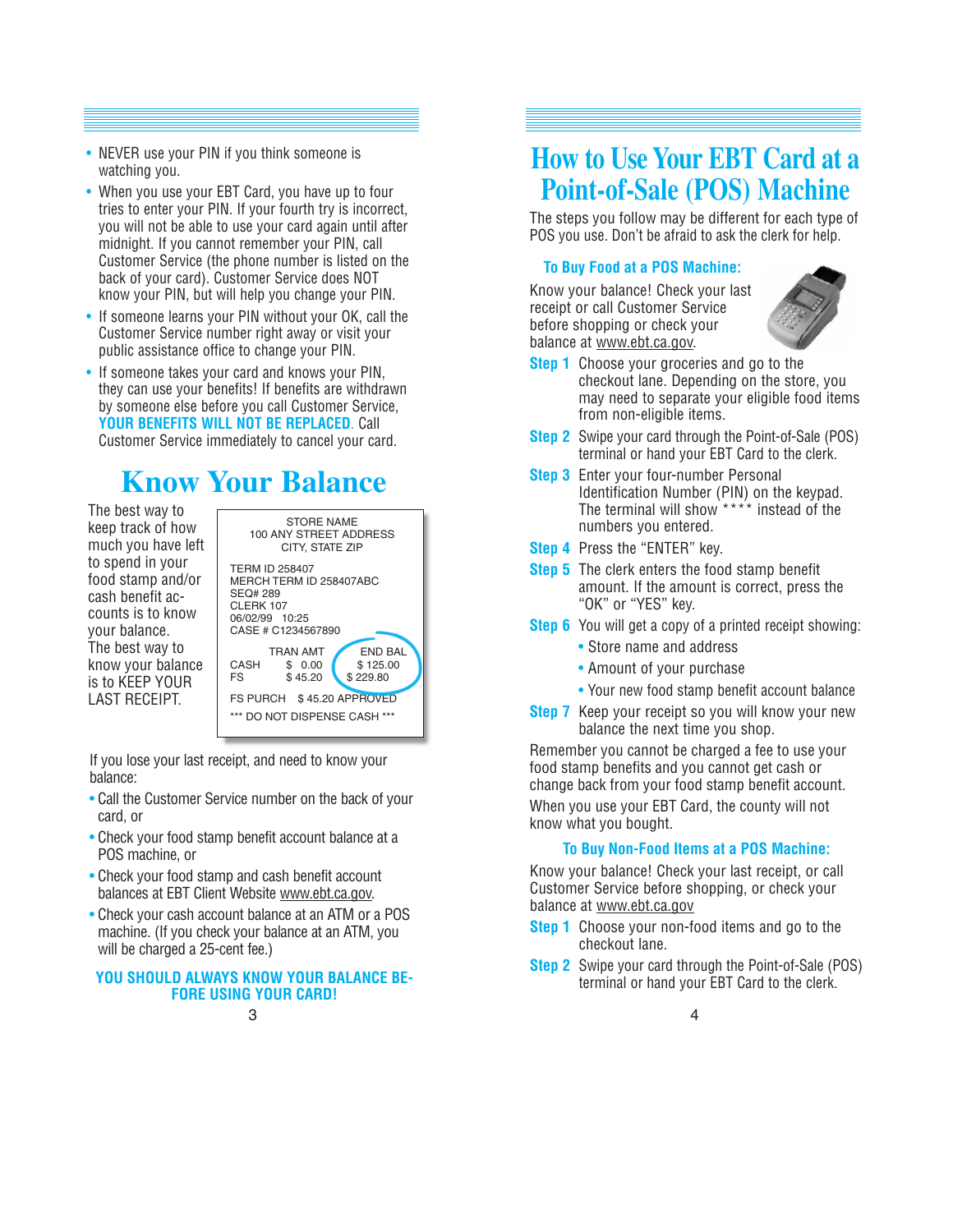- **Step 3** Enter your four-number Personal Identification Number (PIN) on the keypad. The terminal will show \*\*\*\* instead of the numbers you entered.
- **Step 4** Press the "ENTER" key.
- **Step 5** Tell the clerk if you want to get cash back.
- **Step 6** The clerk enters the amount of cash benefits to be withdrawn from your account (it can be the exact amount of your purchase or a greater amount if you want cash back). If the amount is correct, press the "OK" or "YES" key.
- **Step 7** You will get a copy of a printed receipt showing:
	- Store name and address
	- Amount of your cash purchase and/or withdrawal
	- Your new cash account balance
- **Step 8** Keep your receipt so you will know your new balance the next time you shop.

#### **To Get Cash at a POS Machine:**

Know your balance! Check your last receipt, call Customer Service before going to the store, or check your balance at www.ebt.ca.gov.

- **Step 1** Ask the clerk if you can withdraw cash benefits at that store and if there is a fee.
- **Step 2** Swipe your card through the Point-of-Sale (POS) terminal or hand your EBT Card to the clerk.
- **Step 3** Enter your four-number Personal Identification Number (PIN) on the keypad. The terminal will show \*\*\*\* instead of the numbers you entered.
- **Step 4** Press the "ENTER" key.
- **Step 5** Tell the clerk the amount of cash you want to receive.
- **Step 6** The clerk enters the amount of cash benefits to be withdrawn from your account. If the amount is correct, press the "OK" or "YES" key.
- **Step 7** You will get a copy of a printed receipt showing:
	- Store name and address
	- Amount of your cash withdrawal
	- Your new cash account balance
- **Step 8** Keep your receipt so you will know your new balance the next time you shop.

**Remember, you cannot get cash from your food stamp benefit account.**

# **What Will Happen if the POS Machine is Not Working**

| important! Vouchers must be entered or cleared on the<br>POS device (or mailed within 10 days if non-electronic) | Trans. Date/Time                                           | Accroval Number                          |
|------------------------------------------------------------------------------------------------------------------|------------------------------------------------------------|------------------------------------------|
| within 15 days of the sale or funds will not be reimbursed.                                                      |                                                            |                                          |
| Card Number:                                                                                                     | Store FNS Number                                           | Purchase Amount<br>Rechase <b>Returd</b> |
|                                                                                                                  | Merchant ID                                                |                                          |
|                                                                                                                  | Print Store Name                                           |                                          |
| Print Cantholder Name                                                                                            |                                                            |                                          |
| Date<br>Cardholder Signature<br>In signing this voucher. I believe that food stamp benefit                       | Store City/State/Zip Code                                  |                                          |
|                                                                                                                  | Stere Supervisor/Clerk Signature                           |                                          |
| funds are available for the full amount of this transaction.                                                     | FNS regulations prohibit representation of this voucher by |                                          |
| This youcher will be rejected if information<br>in this section has been alloyed.                                | merchant if yoice authorization was denied                 | Clovinator's tryliars                    |

If you want to purchase eligible food items and the POS machine is not working or there is not one at the store, the cashier will fill out a paper voucher. Some merchants like mobile vendors do not have POS machines. The cashier will write in your EBT Card number and the amount you are spending. DO NOT give the cashier your PIN. The cashier will call to see if you have enough benefits in your account to buy the food. If there is enough in your account, you will be asked to sign the voucher and will be given a copy of it. It is very important to keep this copy so you can subtract what you spent from the balance shown on your last EBT receipt. This will give you the current amount in your account.

**You cannot use a voucher to get money from your cash benefits account.**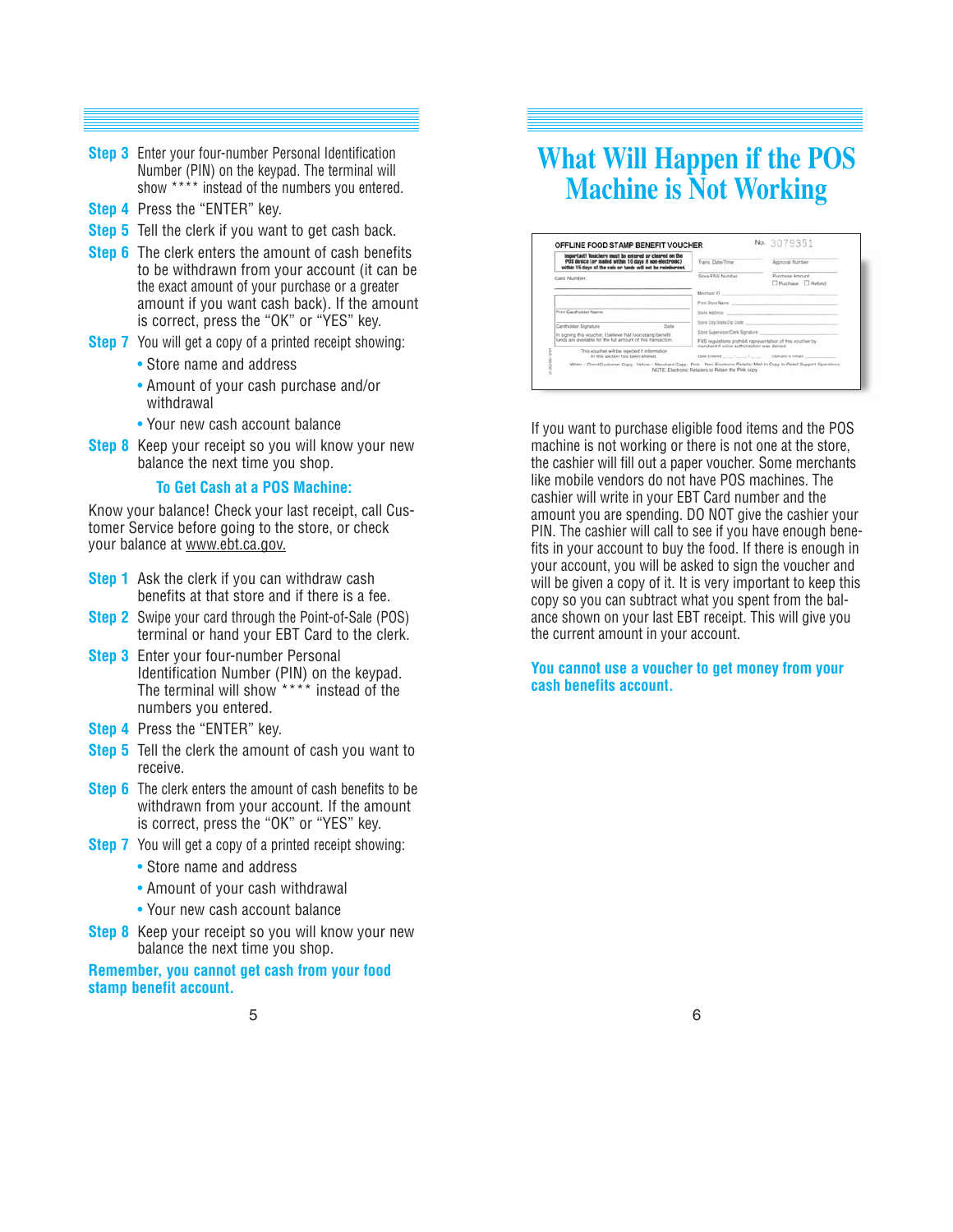### **How to Use Your EBT Card at an ATM**

- **Step 1** Insert or swipe your card in the ATM.
- **Step 2** Enter your four-number Personal Identification Number (PIN) on the keypad and press the "OK" or "ENTER" key.



- **Step 3** Select "WITHDRAW CASH" and then select "CHECKING." (Some ATMs use different words.)
- **Step 4** Enter the amount you wish to withdraw in whole dollar amounts (for example, \$20, \$200 or some other amount). Tens and Twenties are typically the smallest currency.
- **Step 5** Some ATMs charge a surcharge. If there is a surcharge, the ATM will display a screen that tells you how much it is. If you want to accept, press "CONTINUE." If you do not want to pay the fee, press "CANCEL."
- **Step 6** The ATM will give you your cash and a receipt.
- **Step 7** Keep your receipt so you will know your balance the next time you need cash.

**Remember, you cannot get cash or change back from your food stamp benefit account.**

#### **ATM Safety Tips**

- Have your card ready.
- Choose a well-lit ATM in a place where you feel safe (like inside a store).
- Stand so that no one can see the PIN you use.
- Count your money if you feel it is safe.
- Put your cash, card, and receipt away quickly.

# **How to Take Care of Your EBT Card**

**DO NOT** keep your card and PIN together.

**DO NOT** damage or bend your card.

**DO NOT** write on or scratch the black stripe on the back.

**DO NOT** put your card near magnets, TVs, DVD players, CD players, stereos or VCRs.

**DO NOT** leave your card in the sun, like on the dashboard of a car because it will curl up and not work.

**DO NOT** keep your card out in the open—always put your card in a safe place after using it.

**DO NOT** throw your card away—you will use the same card every month as long as you receive benefits. Also, you can use your EBT Card wherever you see the Quest mark throughout California and across the country.

**DO NOT** throw your card away if you move, because you may still have benefits on your card.

If your card is lost or stolen, call Customer Service right away. They will put a lock on your card and tell you how to get a new card. It's important that you call Customer Service as soon as possible! It may take up to three business days to get a new card.

### **Surcharges**

A surcharge is a service fee that some stores and banks may charge you each time you get cash benefits with your EBT Card. Before you use your card, look for a notice telling you about this surcharge on the ATM screen, or on a sign near the POS machine in stores. If you do not want to pay a surcharge, you can choose another location. Check with your local public assistance office to find out where you can get your cash without paying a surcharge.

### **Transaction Fees**

A transaction fee is an additional fee you may be charged for cash withdrawals at an ATM. You are allowed to make four cash withdrawals each month from an ATM or POS without a transaction fee. After four cash withdrawals, you will be charged an 80-cent transaction fee taken from your account for each additional withdrawal at an ATM. Purchases and purchases with cash back do not count as part of the four cash withdrawals. You will never be charged a transaction fee for using your card at a POS. At an ATM, you will be charged 25 cents if you check your balance.